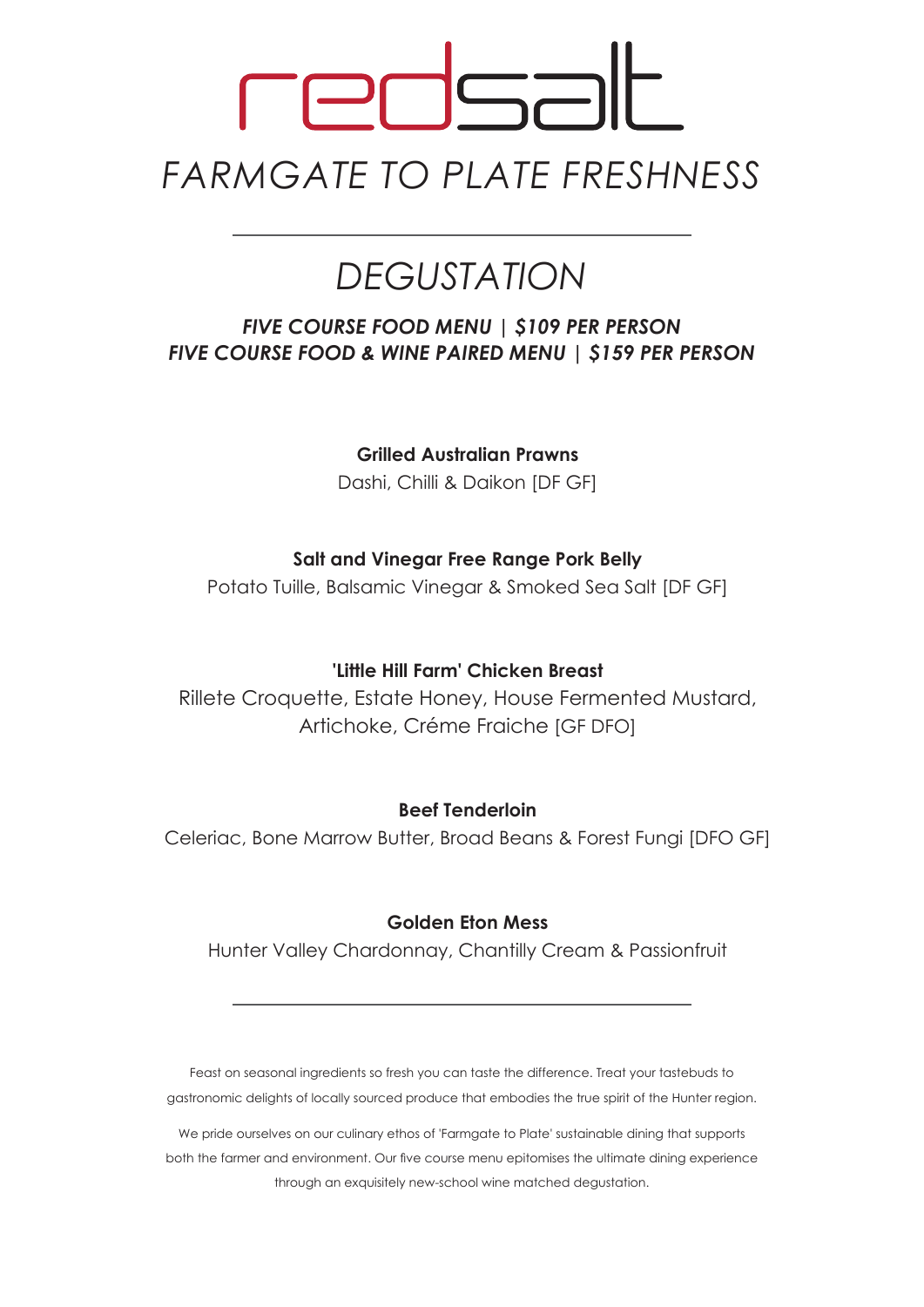#### *2 COURSES | \$69 PER PERSON 3 COURSES | \$84 PER PERSON*

## **ENTRÉES**

**Crispy Fried Oyster Mushrooms** Sopa de Frijoles Negro, Avocado & Corriander [DF VE]

> **Lobster Croquette** Fennel, Horseradish & Walnut [GF]

**Grilled Australian Prawns** Dashi, Chilli & Daikon [DF GF]

**Crispy Beef Cheek Raviolo** Onion Créme Fraiche, Cheese Oil & Black Garlic

**Salt and Vinegar Free Range Pork Belly** Potato Tuille, Balsamic Glaze & Smoked Sea Salt [GF DF]

#### **MAINS**

**Oven Baked Gnocchi** Smoked Beetroot & Binnorie Dairy Goats Fetta [DFO VGO]

> **Chef's Choice of Fish** Please see your waiter for the current offering

#### **Sous Vide 'Little Hill Farm' Chicken Breast**

Rillete Croquette, Estate Honey, House Fermented Mustard, Artichoke, Créme Fraiche [GF DFO]

> **Soy Cured Duck Confit** Gochujang, Sesame, Cucumber & Wombok

> > **Beef Tenderloin**

Celeriac, Bone Marrow Butter, Broad Beans & Forest Fungi [DFO GF]

#### **SIDES**

**Parmesan & Rocket Salad [GF]**

**Sautéed Greens w Miso & Estate Honey [DF GF VG]**

**Warm Potato Salad w House Cured Bacon [DF GF VGO]**

**Swede w Butter, Chive & Lemon [GF]**

All sides | \$10 each